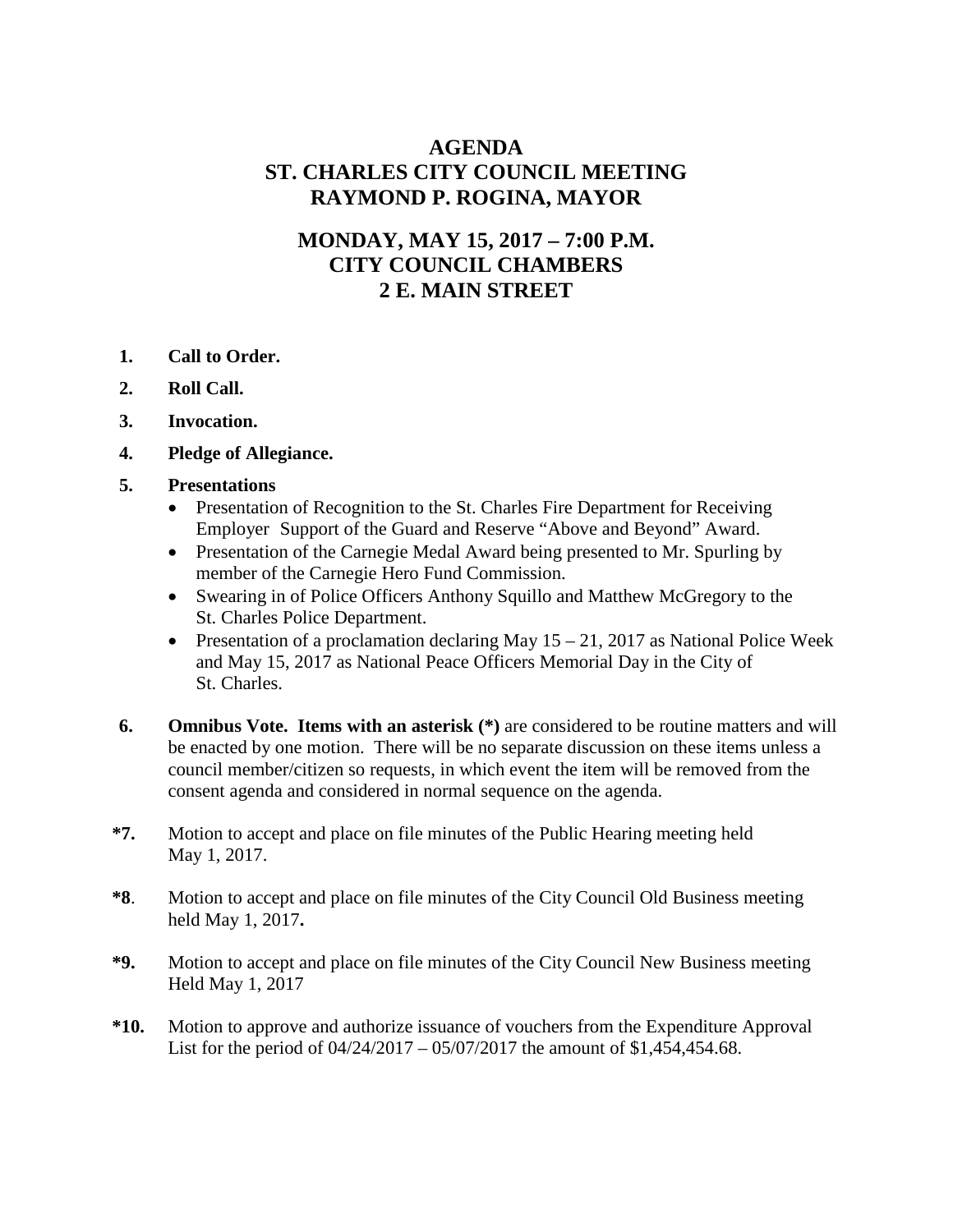## **I. New Business**

- **A.** Presentation of a recommendation from Mayor Rogina to reappoint Kelly Potts to the Corridor Improvement Commission.
- **B.** Motion to approve a **Resolution** Authorizing the Mayor and the City Clerk of the City of St. Charles to Waive the Bid Procedure and Accept the Blanket Cable Quote from Anixter, Inc., for Okonite Cable for Fiscal Year 2017/18.

# **II. Committee Reports**

## **A. Government Operations**

1. Motion to approve an Outdoor Patio Permit for Vintage 53 located at 162 S 1<sup>st</sup> Street. Unit C.

## **B. Government Services**

\*1. Motion to accept and place on file the Minutes of the March 27, 2017 Government Services Committee Meeting.

# **C. Planning and Development**<br>\*1. Motion to approve Use of Am

- Motion to approve Use of Amplification Equipment for the 2017 Festival of the Fox.
- 2. Motion to approve a **Resolution** Authorizing the Mayor and City Clerk of the City of St. Charles to Execute and Amendment to a Commercial Corridor and Downtown Business Economic Incentive Award between the City of St. Charles and Nick Smith (1650 W. Main Street-Alexander's Café).
- \*3. Motion to accept and place on file Plan Commission Resolution 9-2017 A Resolution Recommending Approval of a PUD Preliminary Plan for Generation Rescue (Lot 2 – Tyler & 64 Business Park PUD) (Vincent Fiore)
- \*4. Motion to approve An **Ordinance** Granting Approval of a PUD Preliminary Plan for Generation Rescue (Part of Lot 2, Tyler & 64 Business Park PUD).
- \*5. Motion to accept and place on file Historic Preservation Commission Resolution 3-2017 A Resolution Recommending Approval for Landmark Designation (412 Fulton Avenue – Charles S. McCornack House).
- \*6. Motion to approve An **Ordinance** Designating Certain Property as a Historic Landmark (412 Fulton Avenue – Charles S. McCornack House).
- \*7. Motion to accept and place on file Historic Preservation Commission Resolution No. 4- 2017 A Resolution Recommending Approval of A Façade Improvement Grant Application (228 W. Main St. – Ghoulish Mortals/As Cute As It Gets).
- \*8. Motion to approve A **Resolution** Authorizing the Mayor and City Council to Execute a Façade Improvement Agreement between the City of St. Charles and Dove Thiselton (228 W. Main St. – Ghoulish Mortals & As Cute As It Gets).
- \*9. Motion to approve a **Resolution** Authorizing the Mayor and City Clerk of the City of St. Charles to approve a plat of Easement for Public Utilities between SC Out Parcels One LLC and the City of St. Charles (3710 E. Main St.-Cooper's Hawk).